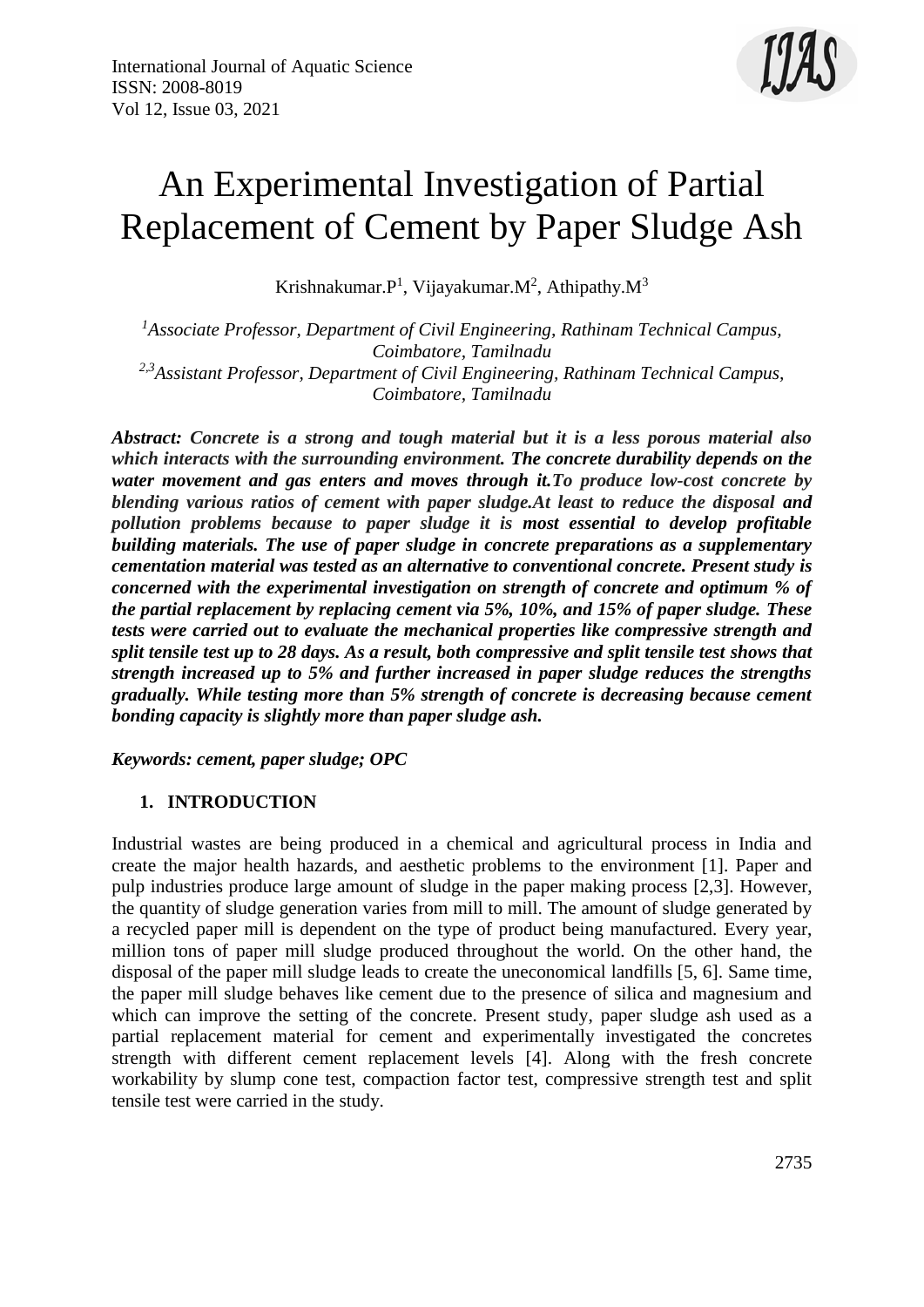

# **2. MATERIALS AND PROPERTIES**

In this study various materials like Cement, Aggregate, water and paper sludge ash were used and their properties are examined based on IS codes [7, 8].

#### **a) Cement**

The most common cement used is an ordinary Portland cement. The type 1 is preferred according to IS2269-1976, which is used for general concrete structures.

#### **b) Aggregate**

The crushed aggregates used were 20mm nominal maximum size and are tested as per Indian standards and results are within the permissible limit.The specific gravity of coarse aggregate is 2.66.

Fine aggregate conforms to zone II as per the Indian standards. The specific gravity of sand is 2.68. The bulk density of fine aggregate (loose state) is  $1393.16$ kg/m<sup>3</sup> and rodded state is  $1606.84 \text{kg/m}^3$ .

#### *c) Paper Sludge*

Paper sludge was burned and sieved through 90micron sieve and collected the sludge ash.

#### **3. RESULT & DISCUSSION**

#### **Mix Proportioning (Mix Design)**

M25 Concrete mix designs were prepared. with paper sludge ash replacements by 5%, 10% and 15% of the waste paper sludge ash. A control mix with no waste paper sludge ash replacement was produced to make a comparative analysis.

#### **Test on Fresh Concrete**

#### **Slump cone test:**

The concrete mix design was proposed by using IS 10262. The grade of concrete used was M-25 with water to cement ratio of 0.45. The mixture proportions used in laboratory for experimentation are shown in table 3. The significant slump value reduction noticed that 10 and 15% replacement.

#### **Compaction factor test**

The compaction factor test was conducted on fresh concrete and results are presented in Table.4.

#### **Tests on Hardened Concrete**

From each concrete mixture, cubes of size 150mm x 150mm x 150mm and 150mm x 300mm cylinders have been casted for the determination of compressive strength and splitting tensile strength respectively. The concrete specimens were cured under normal conditions as per IS 516-1959 and were tested at 7 days and 28days for determining compressive strength as per IS 516-1959 and splitting tensile strength as per IS 5816-1999 [10, 11].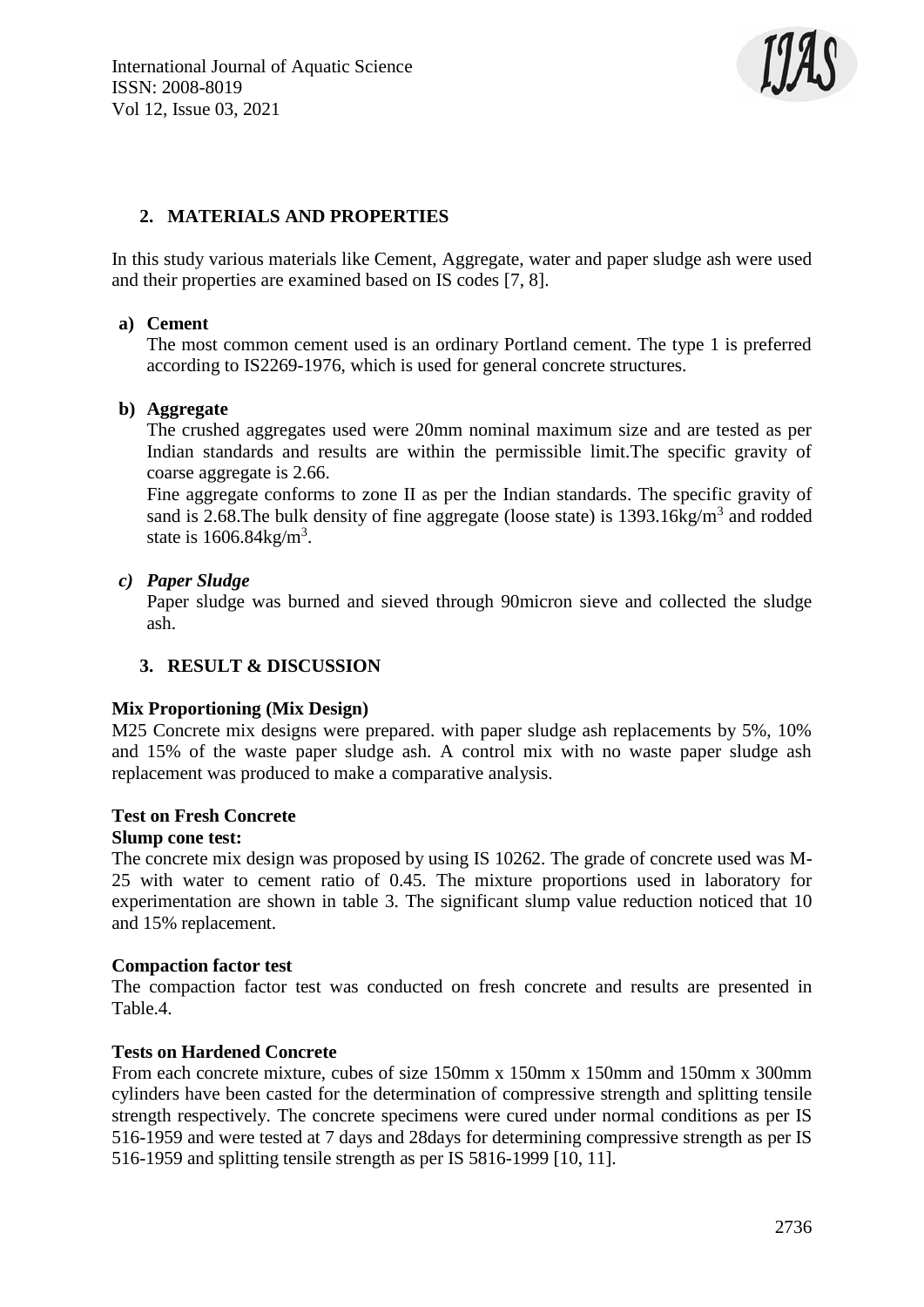

## **4. CONCLUSION**

Comparison of results normal concrete and added by the paper sludge ash concrete test has been done. Up to 5% of paper sludge concrete, the compression strength has been increased and also the split tensile strength has been increased.

If silica is added the strength will be considerably increased because of lack of silica in paper sludge. Considerably this type of concrete will be used for road works effectively with less consumption of cement.

Replacement of paper sludge 5% gives optimum value of compressive strength in comparing to other mixes.

## **5. REFERENCES**

- [1] Srinivasan, R., Sathiya, K & Palanisamy, M (2010), Experimental investigation in developing low cost concrete from paper industry waste, International journal of concrete technology, Vol. 3 issue 2, pp 89-95.
- [2] Balwaik; Raut, S.P., Utilization of waste paper pulp by partial replacement of cement in concrete, International journal of concrete technology Vol. 1, issue 2, pp 300-309.
- [3] Sajad Ahmad, Iqbal malik, M., Muzaffar bashirwani, Rafiq Ahmad Study of concrete involving use of waste paper sludge ash as partial replacement of cement, IOSR Journal of Engineering (IOSRJEN) Vol. 3, Issue 11 (November. 2013), Vol.3 pp 06- 15.
- [4] Bala murugan, R., Karthickraja, R,. an experimental investigation of partial replacement of cement by industrial waste (hypo sludge), Int. Journal of Engineering Research and Applications ISSN : 2248-9622, Vol. 4, Issue 4( Version 1), April 2014, pp 430-435.
- [5] Prof.Jayeshkumar Pitroda, Dr.Zala. L.B., Dr.Umrigar, F.S., utilization of hypo sludge by eco-efficient development of rigid pavement in rural roads, International Journal of Engineering Trends and Technology (IJETT) – Volume 4 Issue 9, pp 220-241.
- [6] Ganesan, K., Rajagopal, K., & Thangavel, K., 2007, evaluation of bagasse ash as supplementary cementitious material, Cement and concrete composites, Volume 5 issue 29, pp 515-524.
- [7] IS 516 -1959 methods of tests for strength of concrete, bureau of Indian standards, New Delhi
- [8] IS 456 -2000 code of practice for plain and reinforced concrete, bureau of Indian standards, New Delhi.
- [9] IS 10262 -2009 is method of mix design, bureau of Indian standards, New Delhi.
- [10] IS 4031(part-5) 1988 using this code book by determination of initial and final setting times.
- [11] Tested the material properties as per Indian standards code (IS 383–1996) procedures.

| S.No | <b>Cement Properties</b> | <b>Value</b>      | Permissible limit as per IS:<br>12269-1987 |
|------|--------------------------|-------------------|--------------------------------------------|
|      | Initial Setting time     | $55 \text{ min}$  | Not be less than 30 Min                    |
|      | Final Setting time       | $292 \text{ min}$ | Not be more than 600 Min                   |
|      | Fineness test            | $\frac{0}{6}$     | 10%                                        |

Table 1: Properties of paper sludge ash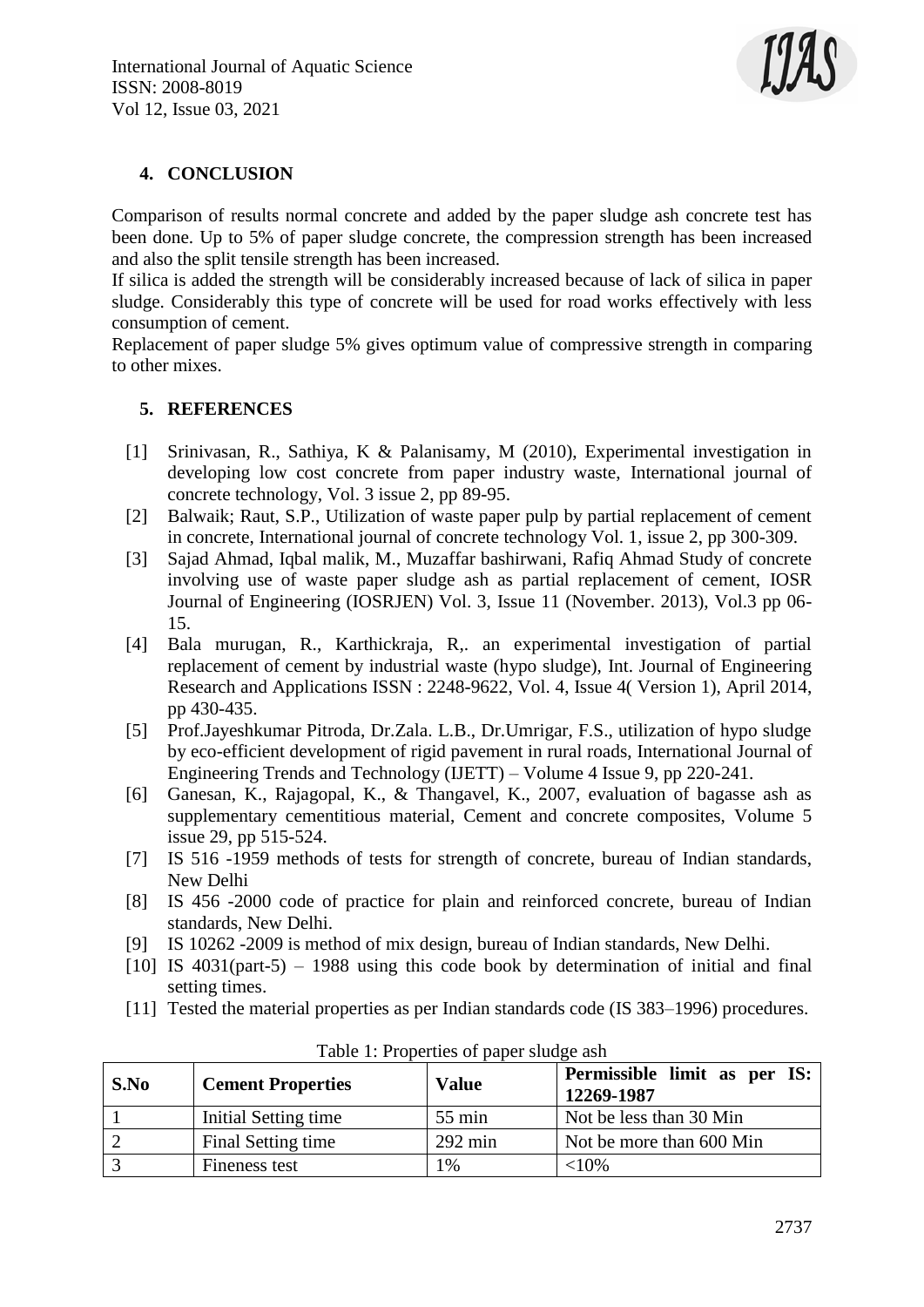

| $\sim$<br>-<br>4 V I<br>________ | $\sqrt{ }$ |  |
|----------------------------------|------------|--|



Fig 1:Dry Paper Sludge

Table 2: Properties of raw paper sludge ash

| S.No | <b>Constituent</b>     | Values in % |
|------|------------------------|-------------|
|      | Magnesium $Oxide(MgO)$ | 3.3         |
|      | Calcium oxide (CaO)    | 46.2        |
|      | Silica (SiO2)          | 9.0         |

# Table 3: Slump value

| Paper sludge ash | W/C ratio | Slump (mm) |
|------------------|-----------|------------|
| $\cup$           | 0.45      | 25         |
|                  | 0.45      | 24         |
| 10               | 0.45      | 20         |
| 15               | 0.45      | 16         |

# Table 4: Compaction factor value

| Paper sludge ash | W/C ratio | $C.F$ (mm) |
|------------------|-----------|------------|
| 0                | 0.45      | 0.85       |
|                  | 0.45      | 0.84       |
| 10               | 0.45      | 0.88       |
| 15               | 0.45      | 0.86       |

# Table 5: Compressive Strength

| Paper Sludge ash % | Avg.load at 28 days | Compressive strength at 28 days<br>$N/mm^2$ |
|--------------------|---------------------|---------------------------------------------|
|                    | 633                 | 28.07                                       |
|                    | 657                 | 32.3                                        |
| 10                 | 593                 | 26.29                                       |